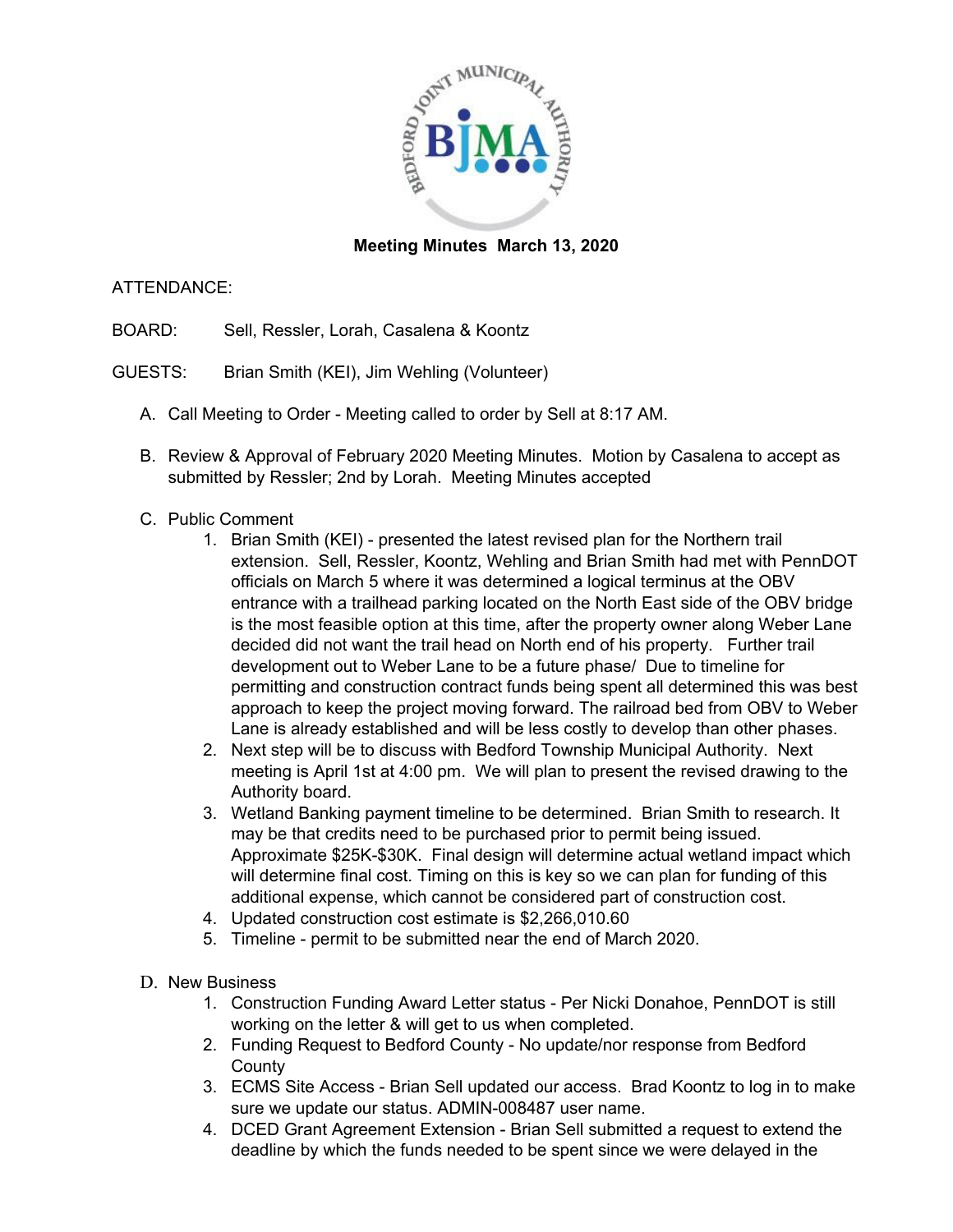design because of alignment changes. Approved by DCED. We will just need to execute an amendment. Sell & Ressler are the two authorized to sign.

- 5. Other Funding SAP&DC mini grant may be of help to pay for wetland banking cost. Wehling to talk to Brandon Carson to see if this is a feasible option. Grant amounts up to \$50,000.
- 6. Trail Use Event Application Howard Hanna Hustle-6/6/2020. Motion by Sell to approve, 2nd by Casalena. Motion carried. April will notify Borough and Event Organizer of approval & request required certificates of insurance.
- E. Old Business
	- a. Boat Launch Jim Wehling and April met with Hometown Bank and Coughenour Engineering on 2/27/2020 at the site across from Hometown Bank in Bedford. Barry Ressler who serves on the Board of Hometown Bank had contacted April to advise they are planning to build a 20 space parking lot on the property across from their Bedford Branch. Following our meeting Hometown Bank has agreed to partner with us by having Royce develop the design to include accommodations for a boat launch, specifically allowing for vehicles/trailer turnaround, a paved handicap space and plan for a "park" type area to include possibly picnic tables, gazebo, etc. The shared use space will require easements executed between us. Royce waived the \$400 cost we were going to pay for a preliminary sketch to present to the Hometown Bank Board, since he will already be doing the design for the bank. BJMA will be responsible for all construction cost for our portion and for permitting to install the actual launch. Royce researching permitting requirements & costs & will report back to April. Discussed possibly seeking funding from DCNR/SAP&DC/Bedford County Endowments. Match will be required & could seek other local support.
	- b. Updated signage for kiosks Mary Jo Casalena will work on those. Also has the updated metal displays which Jim and Mary Jo will install. Brad also has updated Rock Springs Lodge posters to install in kiosks.
	- c. QR Code will be used on new signage
	- d. Bike Fixit Station Max is still working on fundraising.
	- e. Easements Jim Wehling met with Bill Snyder and discussed the timeline & need for easements to be secured. Priorities - Williams Family Limited Partnership, Larry Yantz, Joel Mattson. Next priority will be the OBV easement.
- F. Reports of Officers
	- Chairman will not be here for April meeting
	- Vice Chairman discussed there may be a need for signage posted on bollards to prevent folks from parking in front of bollards in the event of an emergency. Alternative ideas discussed to communicate the no parking by painting on the gravel. Mary to review.
	- Secretary Will post SAP&DC Trail Use Report to our website. Next meeting date is on Good Friday, but determined we will still have a quorum so keeping meeting as scheduled. Ethics Forms reminder. Bridge Inspections will need to be done in 2020. Put on agenda for next month.
	- Treasurer Koontz presented Treasurer's Report see attached. Tax deadline may or may not be extended. Motion by Ressler to accept report & pay bill to P/S Printing. 2nd by Sell.
	- Secretary-Treasurer will not be here for April meeting

Meeting adjourned at 9:40 AM.

Next Meeting will be April 10th @ 8:15 AM at Penn Square Center, 127 S. Juliana St., Bedford.